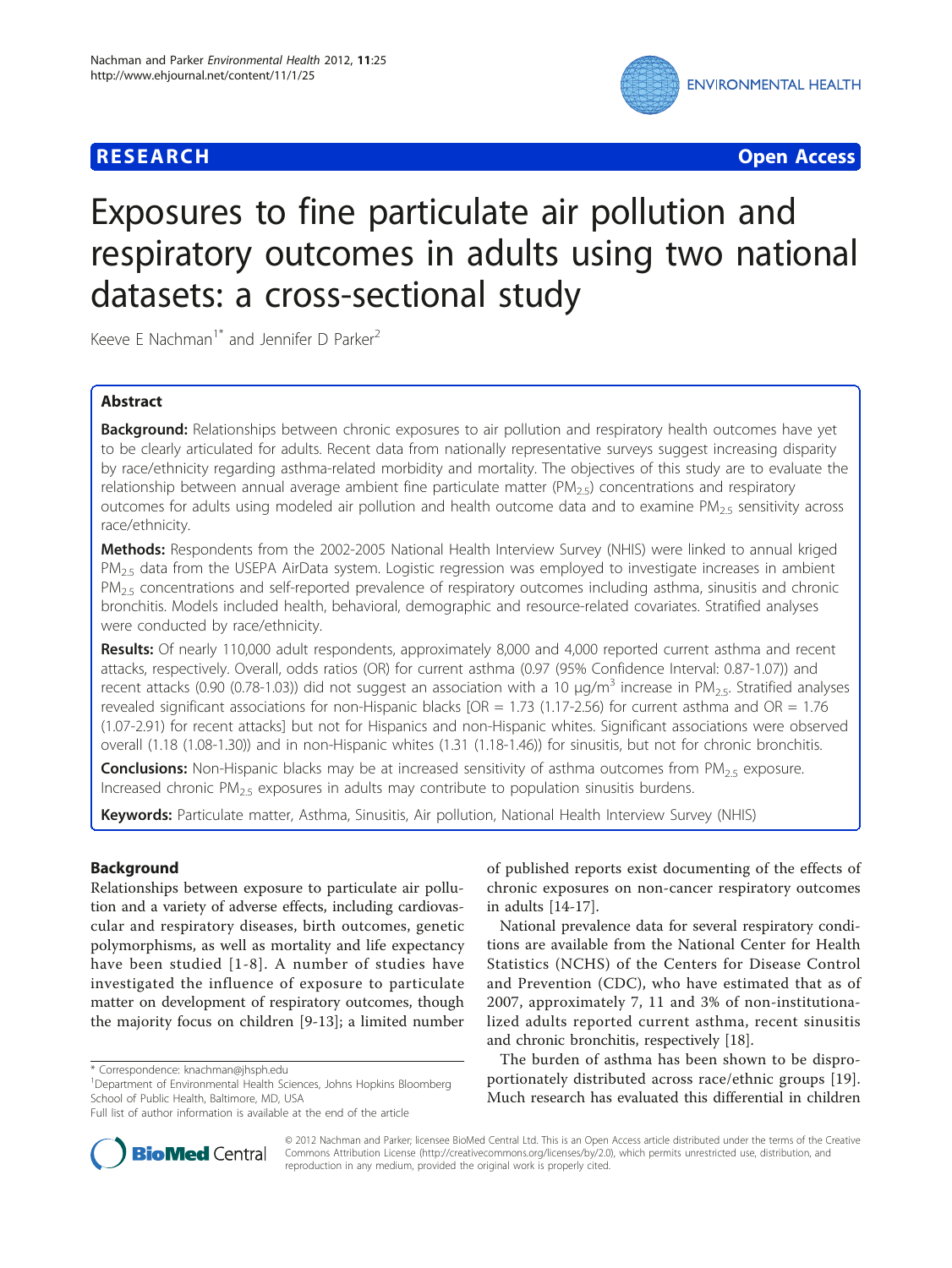[[20](#page-10-0)-[23\]](#page-10-0), though relatively fewer investigations have focused on adults. Results from nationally-representative surveys suggest relatively smaller differences in asthma burden by race/ethnicity among adults as compared to children [[19\]](#page-10-0), though recent evidence from the National Hospital Discharge Survey and National Vital Statistics System has indicated that disparities in asthma-related hospitalization and mortality may be increasing over time [\[24,25\]](#page-10-0).

Variations in the burden of sinusitis and chronic bronchitis across population groups have been documented in the 2007 National Health Interview Survey (NHIS) [[18](#page-10-0)]. A recently published summary of indicators measured in the NHIS reported that, as compared to non-Hispanic whites and blacks, Hispanic adults were less likely to have been told they had sinusitis or chronic bronchitis in the last twelve months. Estimates further stratified by sex indicated recent sinusitis and chronic bronchitis diagnoses were most common among non-Hispanic black and white women.

It has been suggested that differential exposures to environmental pollutants may contribute to race/ethnic disparities in health outcomes. Research has found dissimilar distributions of exposure to fine particulate matter across race/ethnicity [[26-28](#page-10-0)]. In addition, increased attention is being paid to the role of racial residential segregation in disproportionate exposures to environmental hazards (such as particulate air pollution) across race/ethnicity [[29,30\]](#page-10-0), especially among African Americans [[31\]](#page-10-0).

A limited number of studies have examined the potential for race/ethnicity to act as an effect modifier on the relationship between exposure to ambient air pollutants and selected health outcomes. The impact of fine particulate matter exposure on birth weight was found to be differential across race [[1\]](#page-9-0). An examination of the association between nitrogen dioxide exposure on asthmarelated hospitalizations in children found race/ethnicity to modify the relationship, even after controlling for health insurance status [\[32](#page-10-0)]. While few in number, these studies suggest that race/ethnicity may influence the relationship between exposure to particulate matter and respiratory outcomes.

Evaluating the role of air pollutant exposure in respiratory disease across racial/ethnic groups at the national scale can be facilitated by harnessing the utility of diverse data systems. Integration of data systems initially created for differing purposes is a critical component of the environmental public health tracking initiative [\[33](#page-10-0)] that has evolved out of recommendations from the 2000 Pew Environmental Health Commission [[34](#page-10-0)]. A 2006 symposium organized by the USEPA and CDC championed the linkage of air pollution and national health survey data for the purpose of

epidemiological investigations; participants identified important data gaps, suggestions for improvements in design and collection of air quality and health data, and other critical considerations [\[35](#page-10-0)].

Recent efforts to link ambient monitoring data to health data, in attempts to reduce potential misclassification of exposures, have moved beyond city and county-based measures to employ distance-based metrics [\[36,37](#page-10-0)], such as assignment of annual pollution exposure concentrations from the nearest monitor within a specified radial distance from the respondent, or taking the mean (or distance-weighted mean) of all monitored annual average concentrations within that radius. One of the primary shortcomings of using distance-based assignment methods is the inability to assign exposures to respondents for whom monitoring data are not available within the specified radial distance or for whom county-level monitoring data are not collected. Given that monitors are likely to be placed in areas expected to be impacted by air pollution or in more populated areas, inclusion of subjects in epidemiologic investigations is likely to differentially exclude persons living in more rural settings [\[36\]](#page-10-0).

Since personal exposures to air pollution are not measured as part of the National Center for Health Statistics (NCHS) surveys, previous investigations using these health data have employed distance- or metropolitan statistical area (MSA)-based measures of ambient pollutant concentrations to serve as surrogate measures of exposure [[36,38-43\]](#page-10-0). Geospatial prediction methods such as kriging are becoming more common in environmental research [\[44\]](#page-10-0), and allow for the estimation of ambient concentrations at unsampled locations. Predictions are made as a function of the spatial autocorrelation of the data, and allow for an estimation of the prediction variance or error in interpolated exposures. A key advantage of using spatial interpolation methods to link ambient pollution data to nationally-administered health surveys is the ability to estimate ambient exposure concentrations for respondents who were not able to be assigned exposures using distance-based methods. Assigning exposures to these respondents allows for a larger study population and may reduce concern over its representativeness by including more persons outside of urban areas. Given the tendency to place monitors in areas with higher concentrations of air pollution, using spatial interpolation will likely result in inclusion of more "control" subjects, or persons exposed to lower ambient pollutant concentrations. Interpolation-based exposure assignment may also reduce the clustering of exposure estimates that can result from using MSA- or county-based averages to assign exposures to study subjects.

The objective of this study is to evaluate the relationship between chronic exposure to fine particulate matter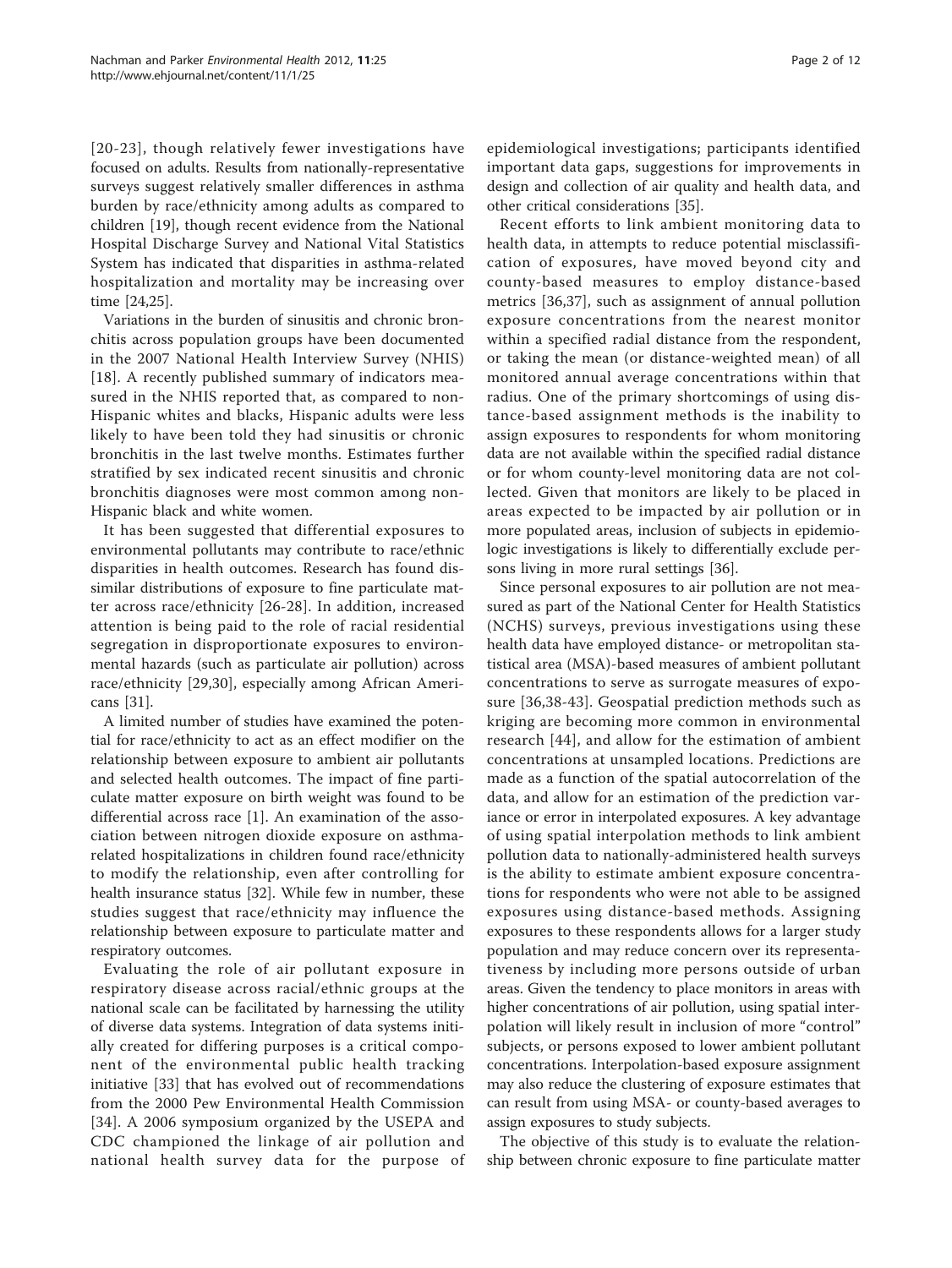on the prevalence of adverse respiratory outcomes for adults using modeled air pollution data from the EPA AirData system and health outcome data from the National Health Interview Survey (NHIS) geocoded to respondent locations (explained below). In addition, this study evaluates whether these relationships are the same for Hispanic and Non-Hispanic black and white persons. Given the nationally-representative nature of the employed datasets and the diverse study population, interpretation of these results can be informative in the policy setting and for guiding further investigation.

# **Methods**

Air monitoring data and criteria for selection of monitors Annual data for  $PM<sub>2.5</sub>$  for the years 2002-5 were downloaded from the USEPA AirData website [[45\]](#page-10-0). Relevant fields used for model predictions of ambient concentrations using monitoring data were derived from the Annual Summary, Sites, and Monitor tables available from AirData. Criteria were established for the selection of monitor values for inclusion in the kriging interpolation process. Annual arithmetic mean concentrations for  $PM_{2.5}$  at each monitor were downloaded from the Air-Data website for each year between 2002 - 2005. Separate interpolations were performed for each year; for a monitor to be used in interpolation for a given year, the monitor must have reported an annual arithmetic mean for that year. Only monitors from the contiguous 48 states were included in the study, and monitors with missing locational information (latitude or longitude) were excluded.

# Estimation and assignment of exposure from air monitoring data

The AirData system provides locations of monitoring sites in latitude and longitude format. Within the Air-Data system, the USEPA does not use the same reference datum to assign geographic locations for its monitoring sites. For each monitoring site in the database, one of three reference datums (NAD23, NAD84, and WSG84) was used to assign latitude and longitude data to monitoring sites, except for in some cases, in which the datum used for assignment was not listed and therefore is unknown. An earlier evaluation of potential miscalculations arising from unspecified or incorrectly specified datum found that at the national scale, impacts on distance calculations would be negligible [[39\]](#page-10-0).

Monitor locations were converted from a geographic (spherical) coordinate system into a projected (planar) coordinate system to facilitate kriging. Locations were initially projected using the WGS84 projection system in the ArcView GIS version 9.2 software package, and coordinates were re-projected on the North American Page 3 of 12

Equal Albers Conic projection in (X,Y) format (in meters).

Once the data were re-projected, empirical semivariograms using the classical estimator were plotted using the geoR package [\[46](#page-10-0)] in the R computing environment [[47](#page-10-0)]. Theoretical semivariograms were plotted over the empirical semivariograms to derive starting parameters for the final semivariogram model estimation. For each year of monitoring data, restricted maximum likelihood estimation was used to evaluate the fit of five models (exponential, spherical, circular, matèrn and cubic correlation functions). Model selection was performed on the basis of comparison of Akaike's Information Criterion (AIC). Subsequent to model selection, an evaluation of predictions was performed using this leave-one-out method, where a measured data point was dropped, and the remaining data points were used to predict the data value at that location. This process, repeated for each measured data point, is known as cross-validation.

#### National health interview survey

We combined NHIS data for 2002-2005 for this analysis. The NHIS is a large nationally representative survey of the civilian non-institutionalized population of the United States (information available at [http://www.cdc.gov/](http://www.cdc.gov/nchs/nhis.htm) [nchs/nhis.htm](http://www.cdc.gov/nchs/nhis.htm)) that has been conducted since 1957, although the survey design and questionnaire have changed over time. Very briefly, the NHIS is a cross-sectional household interview survey conducted continuously throughout the year. For these survey years, after state-level stratification, the first stage of its multistage probability design consisted of a sample of 358 primary sampling units (PSUs) drawn from approximately 1,900 geographically defined PSUs. PSUs are counties or groups of counties, or a metropolitan statistical area. Within a PSU second-stage units are drawn (segments) and within each segment a sample of occupied households are selected for interview. Black and Hispanic populations were over-sampled during these years. The probabilities of selection, along with adjustments for nonresponse and post-stratification, are reflected in the sample weights [[48\]](#page-10-0). Additional information is available at [ftp://ftp.cdc.gov/pub/Health\\_Statistics/NCHS/Data](ftp://ftp.cdc.gov/pub/Health_Statistics/NCHS/Dataset_Documentation/NHIS/2005/srvydesc.pdf)[set\\_Documentation/NHIS/2005/srvydesc.pdf\[](ftp://ftp.cdc.gov/pub/Health_Statistics/NCHS/Dataset_Documentation/NHIS/2005/srvydesc.pdf)[49\]](#page-10-0).

In 2002-2005, about 35,000 households were sampled each year. In addition to the core family questionnaire that is asked of each family member, a sample adult is selected for additional questions on health and health care [[49](#page-10-0)]. Response rates were generally high. During these data years, information was provided for over 90% of adults selected for the sample adult questionnaire; multiplied by the sample family response rates of 85% to 90%, the unconditional response rate for the sample adult is about 80%.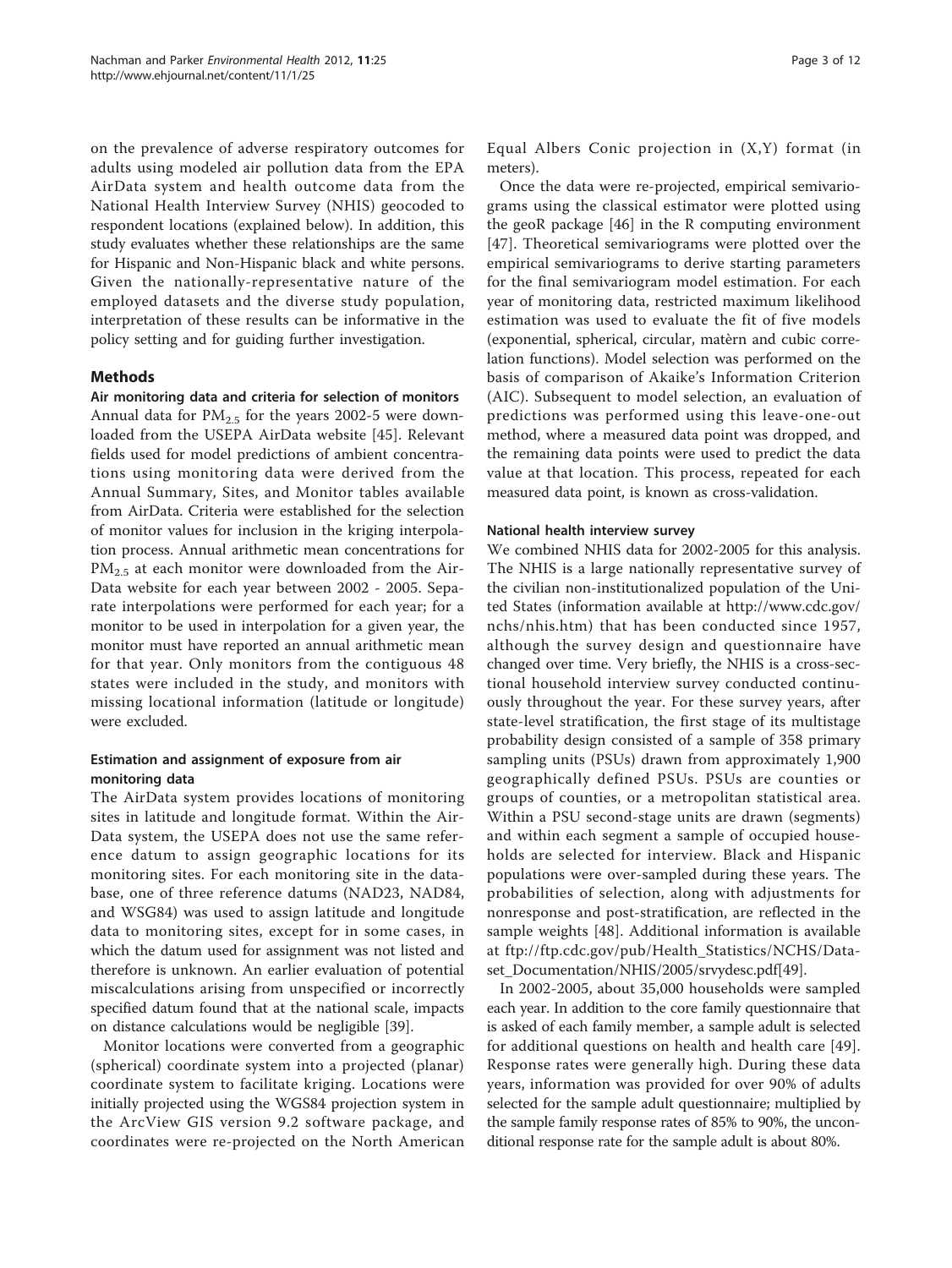We used restricted-use NHIS files geocoded to Census block and block-group. These files are available through the NCHS Research Data Center (RDC) (information available at [http://www.cdc.gov/nchs/r&d/rdc.htm\)](http://www.cdc.gov/nchs/r&d/rdc.htm). Population-weighted census block-group centroids were used as respondent locations.

There are 124,375 adults 18 years of age or older with information for the sample adult questions in the 2002- 2005 NHIS. The geographical information was missing for 922 survey respondents, and these persons were excluded from analyses. Those residing within the 48 contiguous states at the time of the interview were included in the analyses. Of these, missing data for one or more of the NHIS variables described below or one or more respiratory conditions resulted in the inclusion of between 109,343 - 109,485 respondents for each outcome.

#### Spatial interpolation and data linkage

In the NCHS Research Data Center, Census block-group population-weighted centroid locations of NHIS respondents, described above, were used as prediction locations for estimation of annual average  $PM_{2.5}$  exposure concentrations and associated prediction variances. The ordinary kriging method was used to develop predictions and krige prediction variances for each respondent. Weighted predictions of annual average  $PM_{2.5}$  concentrations and corresponding prediction variances were generated for each respondent using the fitted semivariogram models corresponding to the NHIS interview year. Annual average  $PM_{2.5}$  concentrations were assigned as a continuous variable for exposure measures for survey respondents. The resulting dataset of assigned pollution measures and variances was merged with the dataset for NHIS survey respondents (including outcomes and covariates, described below) to facilitate analyses.

#### Respiratory health outcomes

Answers to three questions from the NHIS sample adult questionnaire about asthma and additional questions about sinusitis and chronic bronchitis were used as outcomes in the study. The prevalence of chronic bronchitis and sinusitis were obtained by asking respondents whether during the past 12 months they had been told by a doctor or other health professional that they had these conditions.

To be eligible to provide answers to the questions about asthma, respondents first had to answer affirmatively to having been told by a physician or other health professional that they had asthma. The three follow-up questions queried respondents as to whether they still had asthma, had an episode of asthma or an asthma attack within the last 12 months, or had visited the emergency room or urgent care center due to asthma within the last 12 months. To compare persons with answers for these questions with persons not reporting having asthma, additional variables were created for each of these three measures by combining responses from people providing non-missing values for these measures with persons never reporting having asthma (coded as responding "no" to these questions).

#### Covariates

The potential influences of other factors on respiratory outcomes were assessed in the analyses. Respondent race and ethnicity were categorized as Hispanic, non-Hispanic black, non-Hispanic white, and other non-Hispanic race groups. Early exploratory analyses suggested the possibility of heterogeneity of the effect of annual average ambient  $PM_{2.5}$  concentrations across race/ethnic strata on respiratory outcomes. Given this, in combination with evidence of a differential in asthma prevalence across race/ethnicity, this variable was examined both as a potential confounding factor as well for purposes of stratification to determine whether air pollution has differential effects on respiratory health outcomes by race/ ethnicity.

Possible health-related covariates included sex, age, body mass index (BMI), smoking status, and exercise status. Age was divided into categories starting with respondents' ages 18 to 30 and continuing with ten year intervals up to age 60. A final category was used to represent respondents ages 61 and above. BMI was treated categorically, with BMI < 25 representing normal or underweight,  $25 \leq BMI < 30$  representing overweight, and BMI  $\geq$  30 representing obese. Respondents were characterized as never smokers, former smokers, or current smokers. Exercise status was treated as a binary variable, representing either some or no reported exercise.

Demographic covariates (race and ethnicity, education, and urbanicity) were also examined. Education was treated as a binary variable, representing less than twelve years of education versus twelve or more years of education, regardless of degrees attained; the latter group also included respondents with a GED. The 2006 NCHS Urban-rural Classification Scheme for Counties [[50](#page-10-0)] assigns an urbanicity rating for the 3,141 U.S. counties and county-equivalents. The classification scheme for the rating uses six levels for classification: large central metropolitan, large fringe metropolitan, medium metropolitan, small metropolitan, micropolitan and non-core. The six-level urbanicity rating was initially assigned to all survey respondents based on residential location; for analytical purposes, respondents were subsequently divided into one of two groups. The first group consisted of persons with residences in areas described as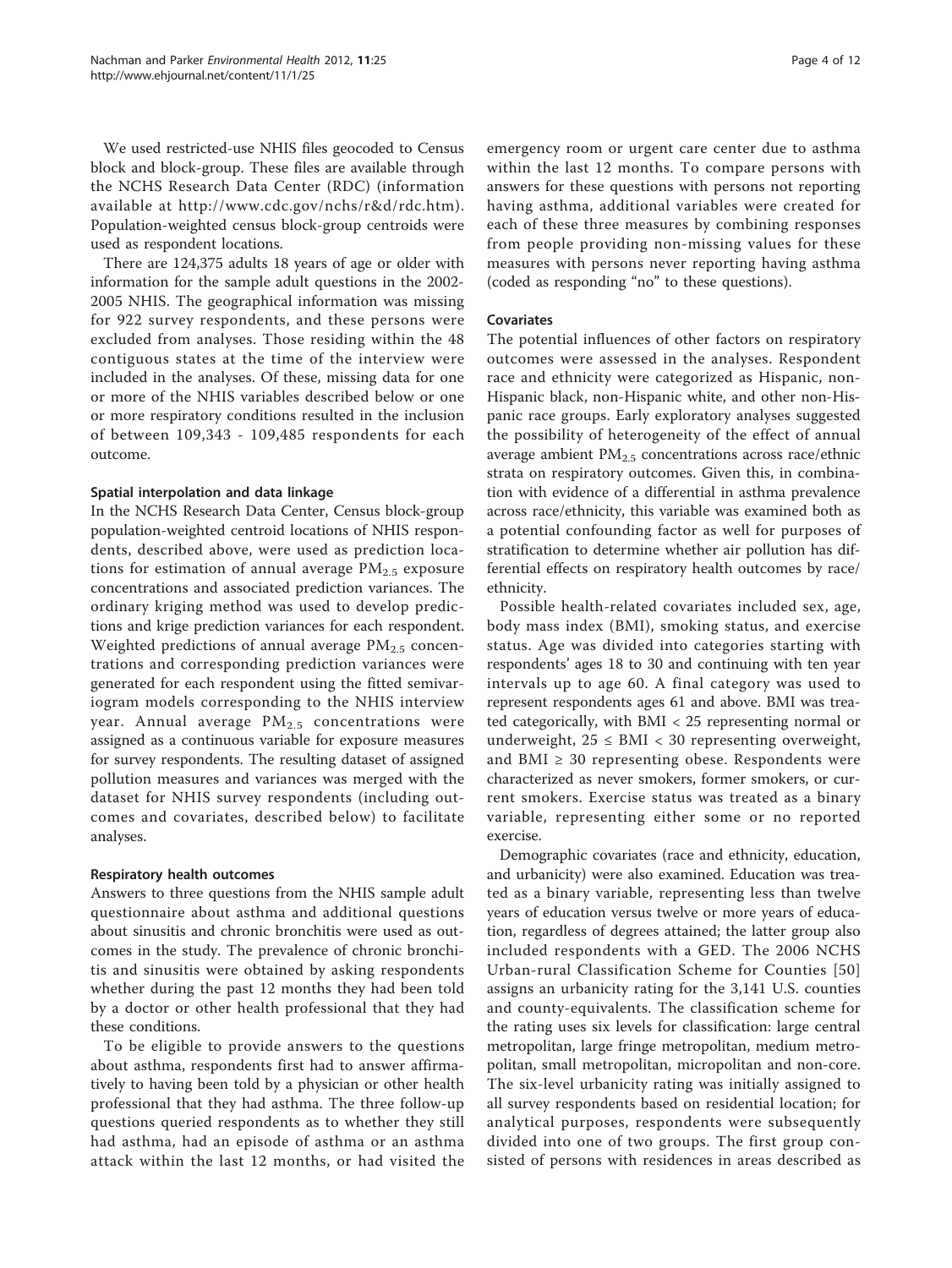large central metropolitan, large fringe metropolitan and medium metropolitan; the other included persons living in areas described as small metropolitan, micropolitan, or non-core. In sensitivity analyses, a more detailed categorization was used.

Covariates related to resource availability and access to care were examined. The ratio of the respondent's family income to the official poverty threshold was categorized into four levels of income as a percent of poverty: less than 100%, 100-199%, 200-399%, and 400% or more. Multiply imputed family income values from NCHS imputed income files [[51\]](#page-10-0) were used because income data were missing for many respondents. Respondents were classified by health insurance status as having private insurance, Medicaid, another type of insurance (including Medicare), or no health insurance; respondents with multiple coverage were assigned to one category using the hierarchy listed above.

# Statistical analyses

Logistic regression was used to evaluate the relationship between 10  $\mu$ g/m<sup>3</sup> increases in annual average ambient PM<sub>2.5</sub> concentrations and respiratory outcomes, controlling for the potentially confounding effects of health and socioeconomic covariates described above. Stratified models were fit to determine whether air pollution had differential effects on respiratory health outcomes by race/ethnicity.

We conducted sensitivity analyses to examine the robustness of our primary findings to levels of urbanicity and insurance status as markers of data consistency. Urbanicity was chosen for further analysis due to the possible compositional differences in  $PM_{2.5}$  between more urban and less urban areas [[52](#page-10-0)-[54](#page-10-0)], while health insurance was chosen for further examination due to the possible reporting differences in respiratory outcomes for adults with and without insurance. For these sensitivity analyses, interaction terms between  $PM_{2.5}$  and urbanization and health insurance were examined in logistic models for the overall sample and for race/ethnicity groups.

SUDAAN software was used in the regression analysis and tabulation to control for the complex sampling design of the NHIS. All estimates were calculated using the survey weights unless otherwise specified. For NHIS data post-1997, multiple imputations were performed for the family income data, which is used in the computation of poverty level. Five sets of imputed values were created and available on the NHIS public use data files to allow for the assessment of variability caused by imputation. See Schenker et al. (2006) [[55](#page-10-0)] for detail on the imputation methodology and analytic statistical methods.

#### Results

#### Monitor selection and exposure estimation

Application of the specified monitoring criteria to AQS annual monitoring data resulted in the inclusion of 1125, 1111, 1074 and 1051 monitors for each year from 2002 to 2005, respectively. Figure [1](#page-5-0) uses 2002 AQS monitoring data to visually demonstrate the spatial distribution of annual average concentrations at USEPA monitoring sites. For all four years of data, as assessed by the AIC, the exponential semivariogram model best fit the data. Results of the leave-one-out cross-validation indicated that mean prediction errors for each year were less than 0.1  $\mu$ g/m<sup>3</sup>, and interquartile ranges of errors ranged from 1.01 to 1.70, indicating that for re-estimation of actual data, predictions tended to be within 1  $\mu$ g/m<sup>3</sup> of the actual value.

#### Study population and results of statistical analyses

Table [1](#page-6-0) summarizes study population characteristics for the overall population and for respondents in the top quartile of pollution concentrations by race/ethnicity, including prevalence of health outcomes as well as healthrelated, demographic, and socioeconomic factors. Rates for current asthma, sinusitis, and chronic bronchitis from the study population were very similar to rates reported by NCHS for 2005 (7%, 13% and 4%, respectively) [\[56\]](#page-11-0). Table [2](#page-7-0) compares summary statistics of the USEPA monitoring data with those of the kriged predictions at NHIS respondent locations. Results from the primary logistic regression analyses are provided in Tables [3](#page-8-0) and [4](#page-8-0).

A 10 μg/m<sup>3</sup> increase in estimated ambient  $PM_{2.5}$  concentration was not associated with asthma overall or for Hispanic and non-Hispanic white adults. However, among non-Hispanic black adults, we found a significant association between  $PM_{2.5}$  and asthma attacks within the last 12 months and reporting still having asthma (Table [3\)](#page-8-0). We found no association between an asthma emergency room or urgent care visit in the prior 12 months and  $PM_{2.5}$ , either overall or for race/ethnicity subgroups (not shown).

Chronic bronchitis was not significantly related to  $PM_{2.5}$  either overall or for subgroups defined by race/ ethnicity; the odds ratio for non-Hispanic black adults was elevated but not statistically significant (Table [4](#page-8-0)). In contrast, sinusitis was significantly related to level of PM<sub>2.5</sub> overall and among non-Hispanic white adults, while slightly elevated but not statistically significantly for non-Hispanic black adults (Table [4](#page-8-0)). Increased  $PM_{2.5}$ was statistically significantly negatively associated with sinusitis for Hispanic adults (Table [4](#page-8-0)).

#### Results of sensitivity analyses

For the most part, no consistent patterns were observed by level of urbanicity. However, we found evidence that the relationship between  $PM_{2.5}$  and both asthma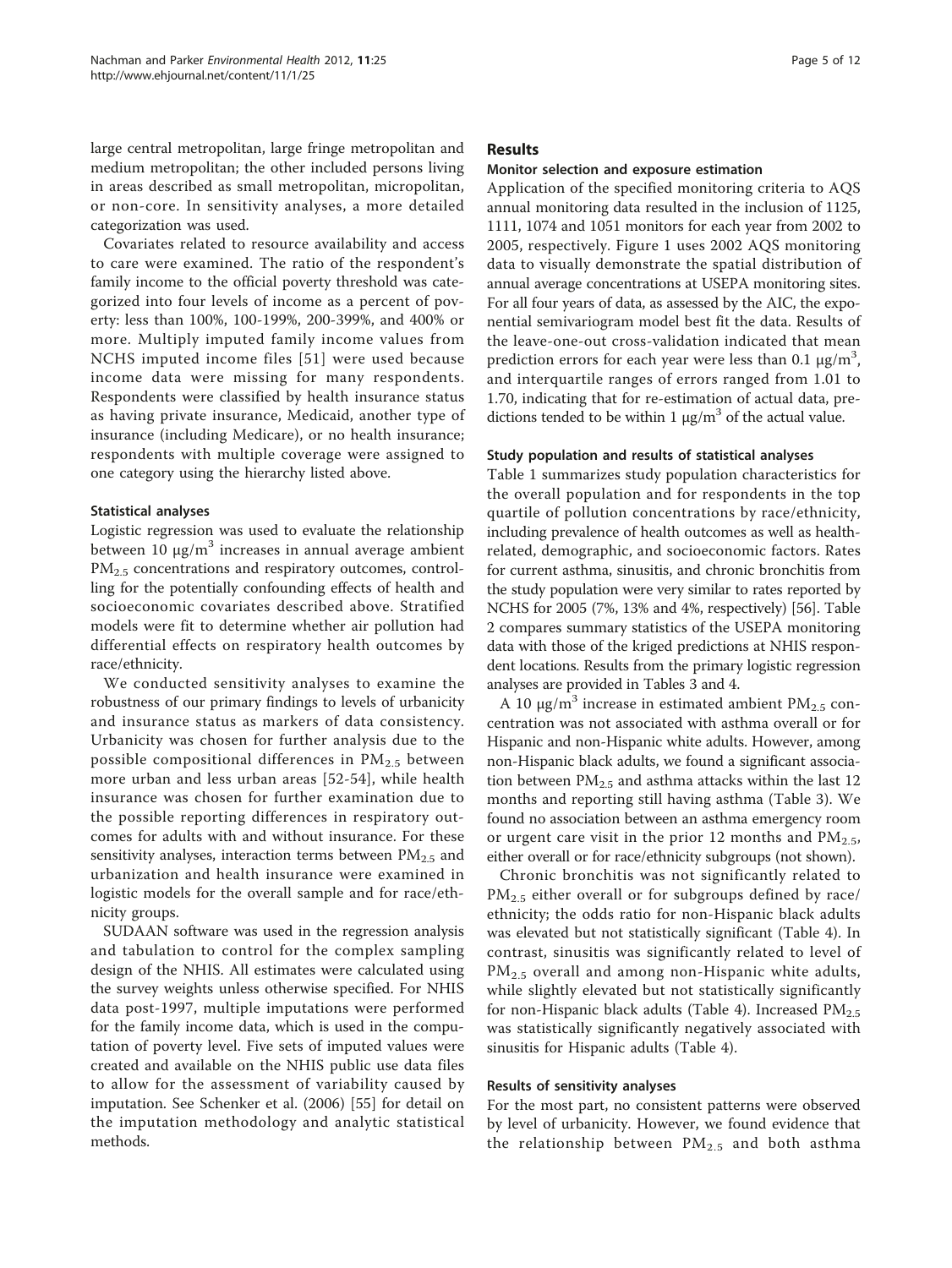outcomes, still having asthma and asthma attack, among non-Hispanic black adults is most robust in the large central metro areas (still has asthma  $AOR = 1.94, 95\%$ CI 1.17-3.22; asthma attack AOR = 1.93, 95% CI 1.00- 3.71) and elevated, but not significant, in medium metro areas (still has asthma AOR = 2.22, 95% CI 0.92-5.41; asthma attack AOR = 2.52, 95% CI 0.49-13.1) compared to other areas. In contrast, the relationship between  $PM_{2.5}$  and sinusitis, overall and among non-Hispanic white adults, may be stronger in less urban compared to more urban areas (not shown). We found no consistent impact of health insurance coverage on the relationship between  $PM_{2.5}$  and respiratory outcomes (not shown).

#### **Discussion**

The purpose of this research was to investigate the potential relationship between annual estimates of

ambient concentrations of fine particulate matter (as reported by USEPA Airdata) and the prevalence of selfreported respiratory conditions from adult respondents 18 years of age and older from the NHIS. Analyses using the general study population did not find associations between increases in fine particulate matter and self-reported current asthma status or recent asthma attacks, though recent report of sinusitis was found to be significantly associated with increases in ambient PM<sub>2.5</sub> concentrations. Stratified analyses performed as part of this research suggests that, in non-Hispanic black persons, especially those living in urban areas, asthma-related morbidity is associated with higher concentrations of fine particulate matter averaged over a year.

It is difficult to determine whether the observed differences across racial/ethnic strata are due to difficulties in

<span id="page-5-0"></span>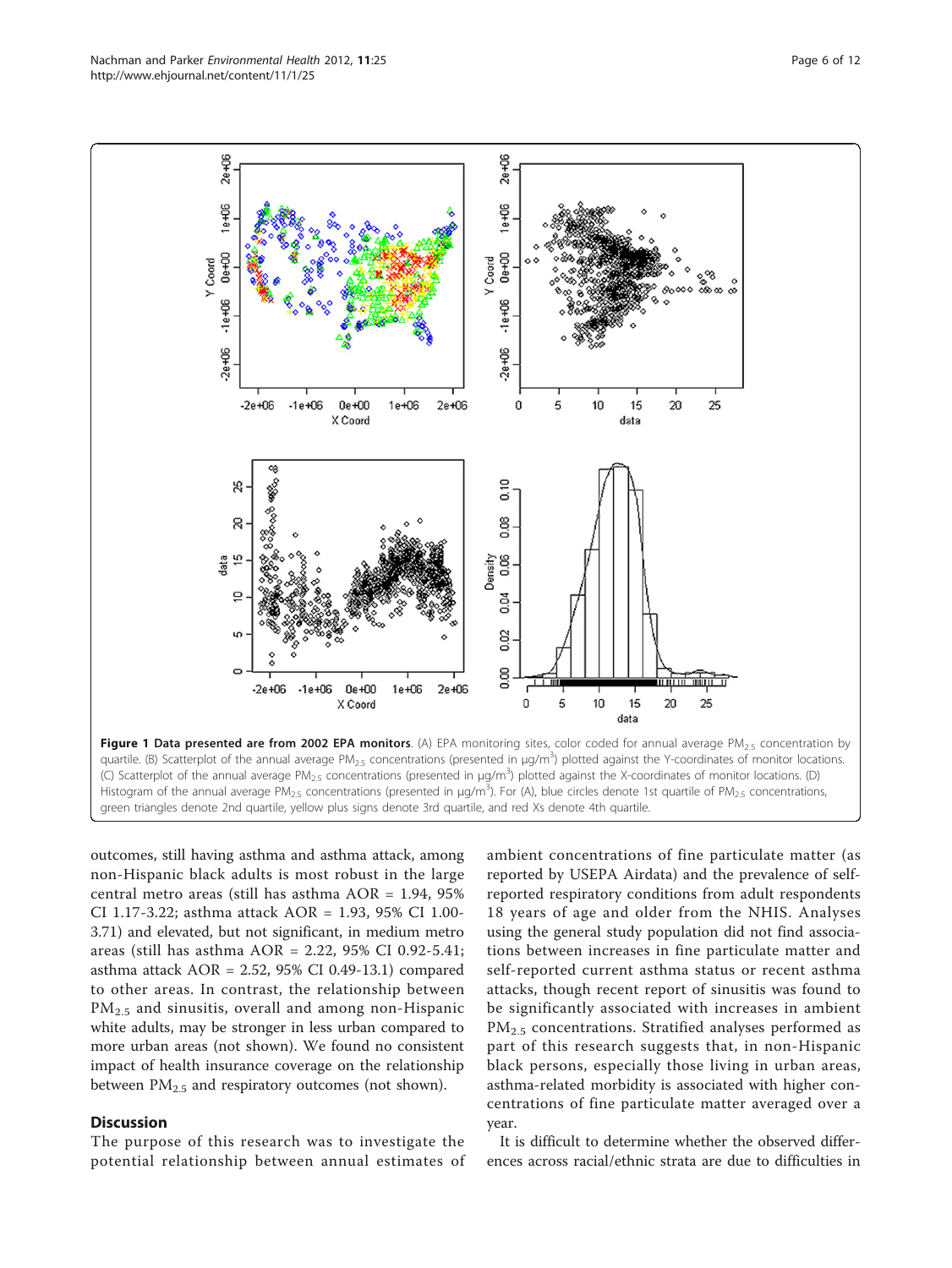# <span id="page-6-0"></span>Table 1 Percent<sup>1</sup> distribution of study population characteristics, overall and among those with highest quartile of exposure, by race/ethnicity

|                                         | All <sup>2</sup>     | Hispanic                          | Non-Hispanic Black                | Non-Hispanic White         |
|-----------------------------------------|----------------------|-----------------------------------|-----------------------------------|----------------------------|
|                                         | $N = 109,485, 100\%$ | $N = 16,942, 10.5\%$ <sup>1</sup> | $N = 14,351, 10.7\%$ <sup>1</sup> | 73,495, 73.9% <sup>1</sup> |
| Health outcome                          | Percent <sup>1</sup> | Percent <sup>1</sup>              | Percent <sup>1</sup>              | Percent <sup>1</sup>       |
| Reported asthma attack in the last year | 3.7                  | 3.0                               | 4.1                               | 3.8                        |
| Still has asthma                        | 7.0                  | 5.1                               | 8.0                               | 7.1                        |
| Asthma ER visit in the last year        | 1.0                  | 1.2                               | 1.9                               | 0.8                        |
| Sinusitis in the last year              | 14.7                 | 8.6                               | 14.4                              | 16.0                       |
| Chronic bronchitis in the last year     | 4.3                  | 2.7                               | 4.4                               | 4.6                        |
| High PM2.5 exposure                     |                      |                                   |                                   |                            |
| Top quartile                            | 23.3                 | 30.4                              | 28.5                              | 21.4                       |
| Sex                                     |                      |                                   |                                   |                            |
| Female                                  | 52.6                 | 50.7                              | 56.3                              | 52.4                       |
| Age group                               |                      |                                   |                                   |                            |
| 18 to 30                                | 22.1                 | 32.1                              | 26.1                              | 19.6                       |
| 31 to 40                                | 19.1                 | 25.1                              | 21.0                              | 17.8                       |
| 41 to 50                                | 20.7                 | 18.7                              | 21.7                              | 20.9                       |
| 51 to 60                                | 16.0                 | 11.2                              | 14.3                              | 17.1                       |
| $61+$                                   | 22.0                 | 12.9                              | 16.8                              | 24.6                       |
| BMI classification                      |                      |                                   |                                   |                            |
| Normal                                  | 39.2                 | 32.8                              | 29.8                              | 40.3                       |
| Overweight                              | 34.3                 | 37.6                              | 33.9                              | 34.4                       |
| Obese                                   | 26.5                 | 29.7                              | 36.3                              | 25.3                       |
| Smoking status                          |                      |                                   |                                   |                            |
| Current smoker                          | 20.3                 | 15.7                              | 20.2                              | 21.2                       |
| Former smoker                           | 22.8                 | 14.5                              | 14.8                              | 25.7                       |
| Never smoker                            | 56.8                 | 69.8                              | 65.0                              | 53.1                       |
| Exercise                                |                      |                                   |                                   |                            |
| None                                    | 35.6                 | 47.8                              | 45.9                              | 32.6                       |
| Some                                    | 64.4                 | 52.3                              | 54.1                              | 67.4                       |
| Education                               |                      |                                   |                                   |                            |
| Less than 12 years of education         | 13.2                 | 36.3                              | 17.6                              | 9.4                        |
| 12 or more years of education           | 86.8                 | 63.7                              | 82.4                              | 90.6                       |
| Urbanicity $3$                          |                      |                                   |                                   |                            |
| Large central metro                     | 27.0                 | 52.8                              | 42.8                              | 20.2                       |
| Large fringe metro                      | 24.9                 | 17.9                              | 21.7                              | 26.3                       |
| Medium metro                            | 21.4                 | 17.0                              | 17.6                              | 22.6                       |
| Small metro                             | 10.1                 | 5.5                               | 6.3                               | 11.6                       |
| Less urban                              | 16.7                 | 6.8                               | 11.6                              | 19.3                       |
| Percent poverty ratio                   |                      |                                   |                                   |                            |
| Less than 100%                          | 10.7                 | 20.5                              | 20.3                              | 7.7                        |
| $100 - 200%$                            | 16.8                 | 27.3                              | 22.1                              | 14.5                       |
| $200 - < 400\%$                         | 31.4                 | 31.0                              | 31.0                              | 31.8                       |
| 400% or greater                         | 41.1                 | 21.3                              | 26.6                              | 46.0                       |
| Health Insurance                        |                      |                                   |                                   |                            |
| Private                                 | 76.0                 | 55.2                              | 62.6                              | 81.0                       |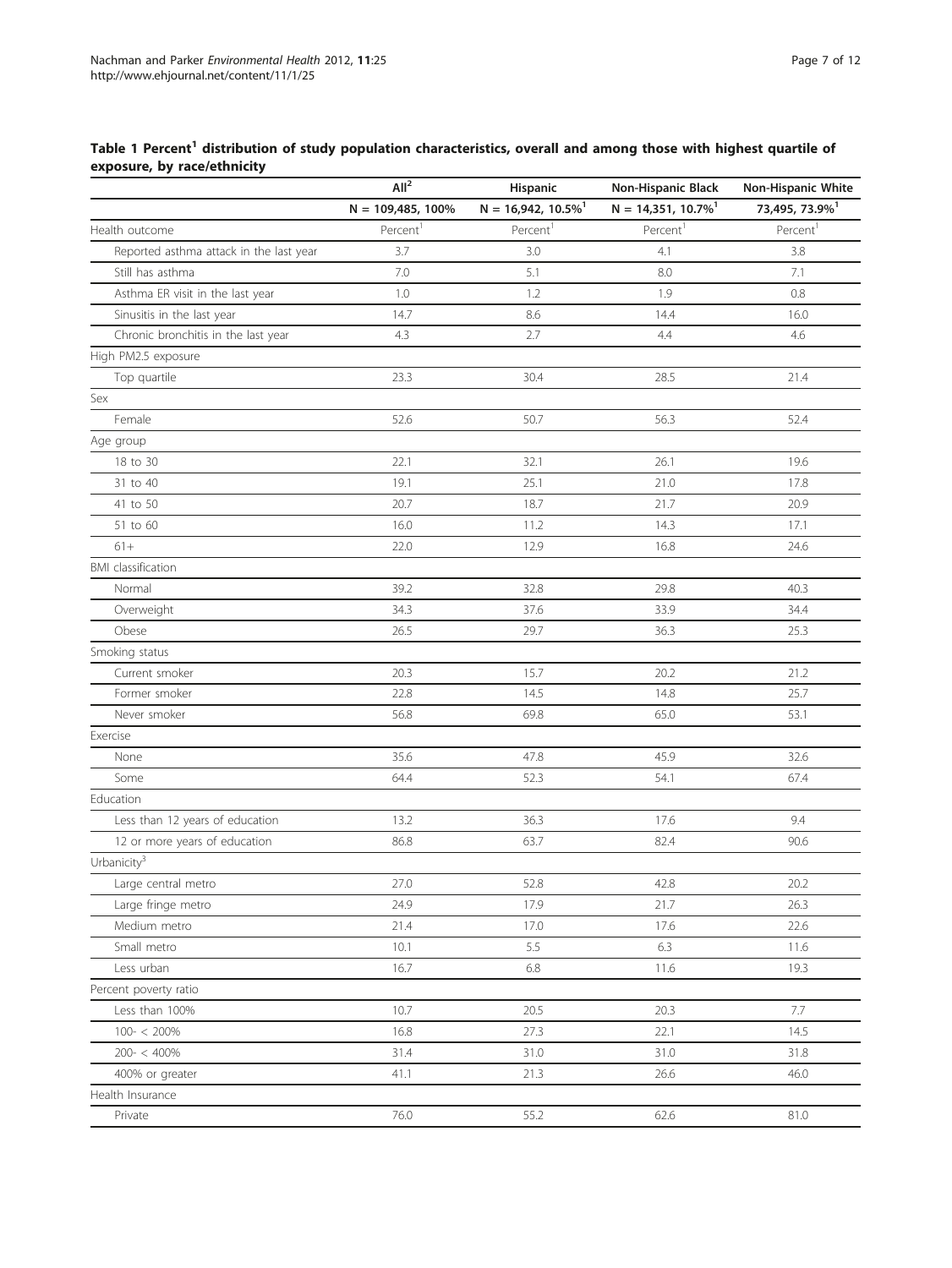| Medicaid  | $-$<br>ر. ا | 15A<br>-. ب | 16.0 | -<br>ں.ر |
|-----------|-------------|-------------|------|----------|
| Other     | 8.0         | о.,         | 0.3  | ŏ.l      |
| Uninsured | O.J         | 220<br>22.0 | .    | 6.0      |

<span id="page-7-0"></span>Table 1 Percent<sup>1</sup> distribution of study population characteristics, overall and among those with highest quartile of exposure, by race/ethnicity (Continued)

<sup>1</sup> All percents estimated using survey weights

<sup>2</sup>Includes adults who reported other race/ethnicity groups

3 Described in text

classification of exposures and outcomes, physiologic variations across race/ethnicity in response to particulate matter, other confounding factors that were uncontrollable in the present study, or a combination of these. Even with the ability of the NHIS to account for a variety of pertinent covariates, many of these influential factors were only able to be addressed at a crude level in the current study.

It is unavoidable that use of ambient monitoring data to characterize exposure to air pollution and selfreported morbidity data will result in measurement error that introduces uncertainties into the interpretation of findings. Data from ambient monitors are not an ideal surrogate for personal exposure measurements, as ambient air is only useful in prediction of air quality in some microenvironments. Despite this shortcoming, relative differences in ambient exposures across persons may be informative for comparisons with health outcomes. Further, ambient concentrations of PM have been found to be highly correlated to personal exposures to ambient-generated PM [\[57\]](#page-11-0). Consequently, residence-based non-ambient generated sources of PM (such as environmental tobacco smoke and cooking) and occupational sources (such as diesel exhaust) that we were unable to account for in this study are likely to result in non-differential misclassifications of total personal exposure to PM, ultimately biasing associations towards the null. Further, use of annual average  $PM_{2.5}$ concentrations may mask important shorter-term variations in true exposure profiles relevant to respiratory morbidity. While USEPA  $PM_{2.5}$  data are available at finer temporal resolution, the temporal nature and frequency of collection of outcome data from NHIS precluded evaluation of potential relationships at a finer temporal scale.

Our sensitivity analyses by urbanicity were suggestive of different effects across locations, but were not definitive. Fine particulate matter is a heterogeneous mixture that tends to vary in constituency over time and across space [[58](#page-11-0)]. Given the nature of the exposure and outcome measurements used in this study, the ability to evaluate the influence of temporal changes in (or seasonality of)  $PM_{2.5}$  species was limited. It has been shown in a variety of locales that the composition of fine particulate matter varies between urban and rural settings [[52](#page-10-0)-[54\]](#page-10-0), potentially as a function of particulate sources [[59\]](#page-11-0). The composition of fine particulate matter in urban settings has been shown to be higher in elemental carbon (EC) content [[54](#page-10-0)], an indicator of diesel exhaust [[60](#page-11-0)] that has been shown to adversely influence indicators of respiratory capacity in the general population [[61](#page-11-0)] and in asthmatics [[62](#page-11-0)]. Variability in particulate composition across these settings, especially of constituents known to exacerbate asthma, may help explain our finding of stronger relationships between  $PM_{2.5}$  exposure and reporting asthma outcomes in urban settings. There is also suggestive evidence that urban residence, independent of race and income, predicts asthma morbidity [[63,64](#page-11-0)].

Table 2 Summary statistics for EPA monitoring data and kriged predictions at NHIS survey respondent locations, overall and by race/ethnicity

|              | Monitoring data <sup>1</sup> ( $\mu$ g/m <sup>3</sup> PM <sub>2.5</sub> ) |                  |                 | Predictions ( $\mu$ g/m <sup>3</sup> PM <sub>2.5</sub> ) |                    |
|--------------|---------------------------------------------------------------------------|------------------|-----------------|----------------------------------------------------------|--------------------|
|              |                                                                           | All <sup>2</sup> | <b>Hispanic</b> | <b>Non-Hispanic White</b>                                | Non-Hispanic Black |
| Min          | 1.0                                                                       | 4.8              | 5.2             | 4.8                                                      | 5.8                |
| 1st quartile | 9.8                                                                       | 10.3             | 9.5             | 10.3                                                     | 11.9               |
| Median       | 12.2                                                                      | 12.6             | 12.1            | 12.4                                                     | 13.4               |
| Mean         | 12.1                                                                      | 12.4             | 12.5            | 12.2                                                     | 13.2               |
| 3rd quartile | 14.4                                                                      | 14.4             | 14.9            | 14.3                                                     | 14.7               |
| Max          | 27.5                                                                      | 24.7             | 24.7            | 24.7                                                     | 24.6               |

<sup>1</sup>Summary statistics presented are for 2002 monitoring data

<sup>2</sup>Includes adults who reported other race/ethnicity groups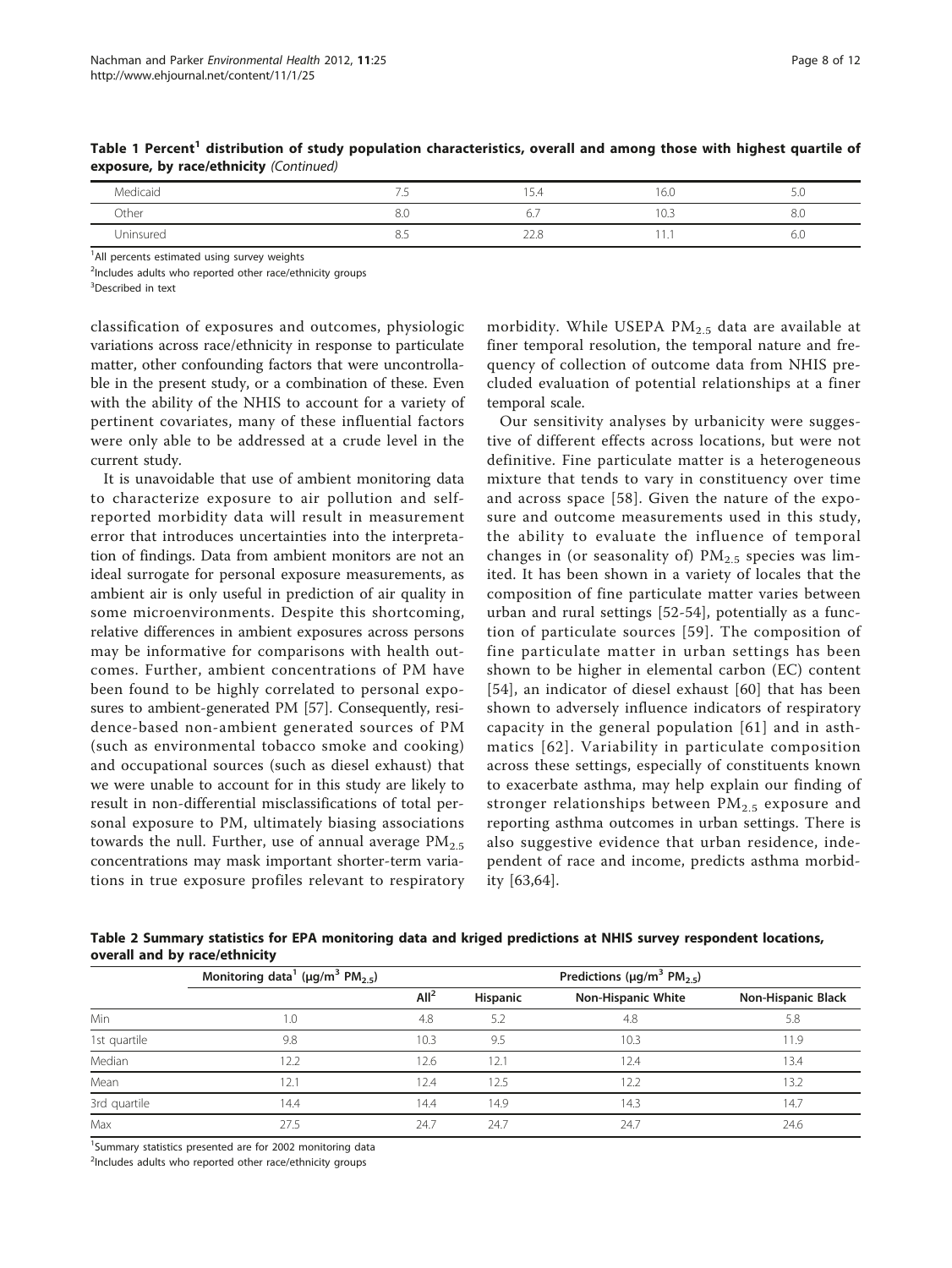<span id="page-8-0"></span>Table 3 Adjusted<sup>1</sup> odds ratios (95% confidence intervals) for 10 μg/m<sup>3</sup> increase in ambient  $PM<sub>2.5</sub>$  concentration and asthma outcomes, overall and stratified by race/ ethnicity

|                    | Asthma attack in past year | Still has asthma       |  |  |  |
|--------------------|----------------------------|------------------------|--|--|--|
| Race/ethnicity     | AOR (95% CI)               |                        |  |  |  |
| $All^2$            | $0.90$ $(0.78 - 1.03)$     | $0.97$ $(0.87 - 1.07)$ |  |  |  |
| Hispanic           | $0.99$ $(0.73 - 1.34)$     | $1.10$ (0.85 - 1.43)   |  |  |  |
| Non-Hispanic White | $0.85$ $(0.72 - 1.01)$     | $0.92$ $(0.81 - 1.04)$ |  |  |  |
| Non-Hispanic Black | $1.76$ (1.07 - 2.91)*      | $1.73$ (1.17 - 2.56)** |  |  |  |

\*  $p < 0.05$ , \*\*  $p < 0.01$ 

<sup>1</sup>Adjusted for sex, age group, smoking status, urbanicity, health insurance type, education, income, body mass index and exercise. Models for All include adjustment for race/ethnicity

<sup>2</sup>Included adults who reported other race/ethnicity groups

The outcomes data used in this assessment also require careful consideration. Self-reported health prevalence data are subject to information biases that may be differential across a variety of factors. Interpretation of these data as prevalence of health outcomes is complicated by the fact that some survey questions query whether a health professional has informed the respondent that he or she has the outcome of interest. Such a query inherently makes assumptions about the respondent's resources to acquire health care that may be faulty and ultimately lead to an underreporting of health outcomes. Further, diagnosis-related difficulties for asthma stemming from the lack of a definitive clinical test and issues with consistency across health practitioners to non-specific case definitions may result in inaccurate identification of cases [[19](#page-10-0),[65\]](#page-11-0). Beyond diagnosis-related issues are concerns related to specificity of the outcomes. In particular, the asthma attack query requires subjective judgment. Is an exacerbation of symptoms that is quickly remedied by use of asthma medication considered to be an attack? Or is there some symptomatic severity threshold that constitutes an

Table 4 Adjusted $<sup>1</sup>$  odds ratios (95% confidence intervals)</sup> for 10 μg/m<sup>3</sup> increase in ambient  $PM<sub>2.5</sub>$  concentration and other respiratory outcomes, overall and stratified by race/ethnicity

|                    | <b>Sinusitis</b>          | Chronic bronchitis     |  |  |
|--------------------|---------------------------|------------------------|--|--|
| Race/ethnicity     | AOR (95% CI)              |                        |  |  |
| All <sup>2</sup>   | $1.18$ (1.08 - 1.30)**    | $1.08$ $(0.94 - 1.24)$ |  |  |
| Hispanic           | $0.76$ (0.62 - 0.94)*     | $0.88$ $(0.67 - 1.16)$ |  |  |
| Non-Hispanic White | $1.31$ $(1.18 - 1.46)$ ** | $1.10$ (0.93 - 1.29)   |  |  |
| Non-Hispanic Black | $1.17(0.91 - 1.50)$       | $1.50$ (0.96 - 2.36)   |  |  |

 $*_{p}$  < 0.05, \*\*  $p$  < 0.01

<sup>1</sup>Adjusted for sex, age group, smoking status, urbanicity, health insurance type, education, income, body mass index and exercise. Models for All include adiustment for race/ethnicity

<sup>2</sup>Included adults who reported other race/ethnicity groups.

asthma attack? Misclassification of outcomes may introduce bias into the assessment of association, though the direction of the bias (if any) is difficult to predict.

Given the dependence of the outcomes on physician diagnoses, analyses were performed to determine model sensitivity to stratification by health insurance type; these analyses found stratum-specific effect estimate magnitudes to be stable for both asthma outcomes.

Racial disparities in asthma-related hospitalization and mortality among children have been repeatedly identified in the literature [[66\]](#page-11-0), though far fewer evaluations of potential disparities among adults have been published. An analysis of NHIS asthma prevalence data from 1980 to 2004 reported varying disparities in asthma prevalence between blacks and whites by age group, with a five percent difference in children and less than a single percent difference in adults [\[19](#page-10-0)]. Hasselkorn et al. (2008) [\[67\]](#page-11-0) found that, as compared to whites, an increase in asthma control problems among black persons persisted after controlling for factors related to demographics, asthma severity and co-morbidities. Few studies of gene associations have been performed among persons of African ancestry [[68](#page-11-0)], though existing research has suggested variability in genetic pathogenesis of asthma across racial/ethnic groups [[22\]](#page-10-0). However, in a review of racial disparities in asthma prevalence, Wright and Subramanian (2007) argued that the simultaneously growing disparities and increases in asthma prevalence and severity over the past twenty to thirty years are evidence against this variability being the most important factor in asthma pathogenesis, suggesting that genetic shifts capable of these observed differences would be unlikely in such a short time period. Instead, the authors argue that gene-environment interactions are likely strong factors in the observed changes in asthma burden [[69\]](#page-11-0); accordingly, an underlying genetic susceptibility to asthma development may help explain observed differences that were not able to be explained solely by variations in exposures to environmental pollution. Race/ethnic differences in distributions of atopy have been observed [\[70\]](#page-11-0), and climate-related factors specific to geographic areas have been demonstrated to interact with exposure to air pollution in prediction of asthma and allergic rhinitis [[71\]](#page-11-0), suggesting the possible cumulative contribution of allergy and regional climate variation to the observed differences. This assertion may provide support for our finding of increased susceptibility of non-Hispanic black respondents to asthma-related outcomes as a result of higher exposures to  $PM_{2.5}$ .

One limitation of this study is its lack of ability to draw inferences regarding the relationship between PM exposure and asthma outcomes in Hispanic persons. Research has shown that the Hispanic race/ethnicity group is comprised of persons of varied backgrounds,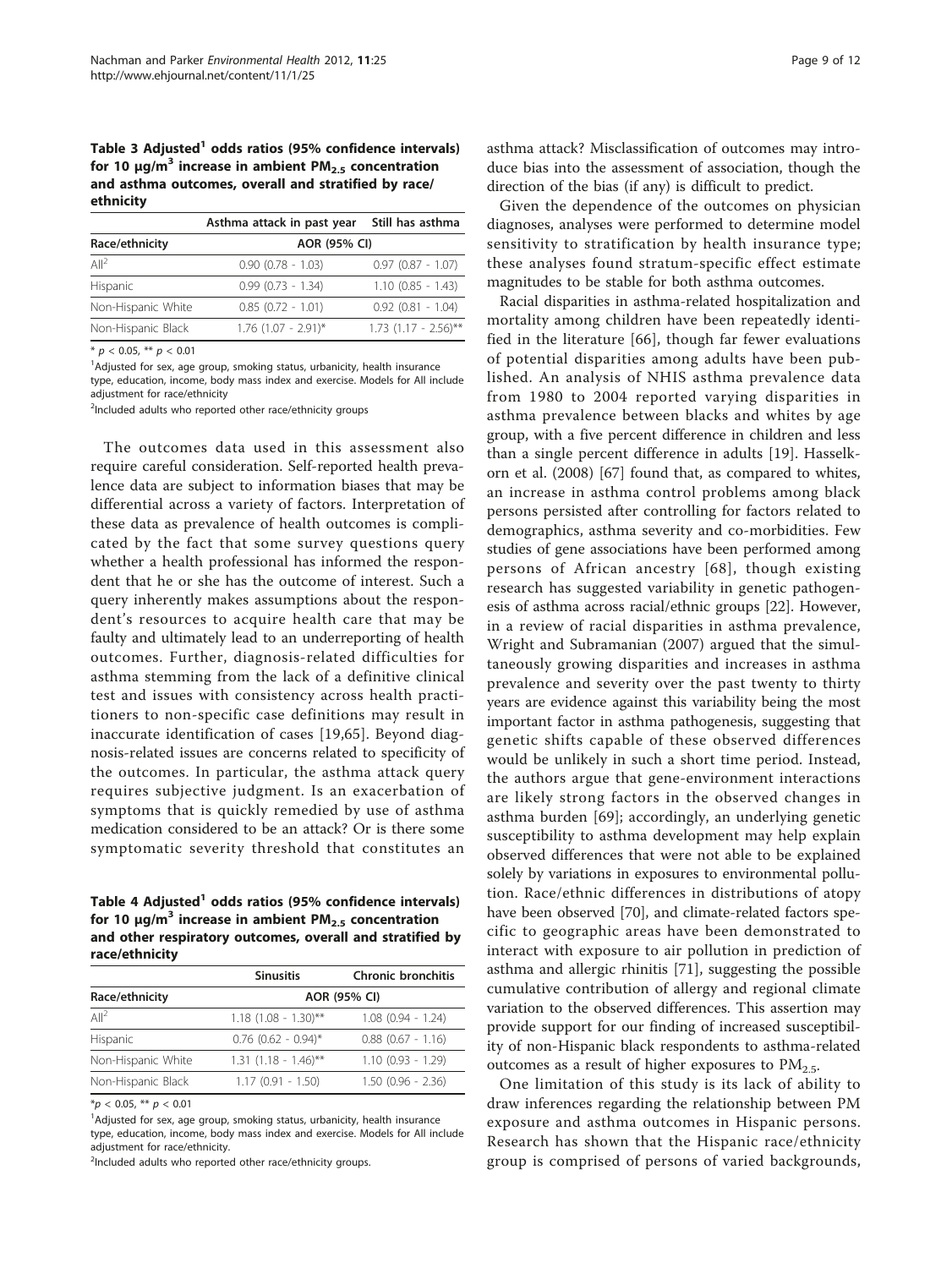<span id="page-9-0"></span>and that rates of asthma within these subgroups are highly inconsistent [[72,73\]](#page-11-0). The collapsing of these multiple subgroups with different rates of asthma into a single race/ethnic stratum is likely to obscure our ability to capture any potential effect of PM on the studied outcomes.

In addition to PM, nitrogen dioxide, ozone, and sulfur dioxide are criteria pollutants that have also been demonstrated to have an effect on asthmatics [[74](#page-11-0),[75](#page-11-0)]. The robustness of the USEPA AQS  $PM_{2.5}$  monitoring network and the spatially homogenous nature of particulate matter made possible the kriging of annual concentrations to allow for exposure estimations for participants with residences further away from monitored locations. However, the characteristics of the AQS monitoring network size and data collection schedule, as well as the spatial representativeness of monitored concentrations of these other pollutants precluded their estimation at respondent locations and subsequent inclusion as covariates in our models. Similarly, some non-criteria hazardous air pollutants have also been suspected to be influential in the development and exacerbation of asthma [[76](#page-11-0)], but monitoring networks for these toxics are typically more limited than those for criteria pollutants and may not support prediction of exposure for NHIS respondents. It is not possible to predict the influence of the exclusion of these pollutants from our investigation; future study is warranted to delineate the potential joint contributions of ambient air contaminants.

The social environment has been demonstrated to be an influential factor in the exacerbation of asthma and severity of asthma attacks [\[77](#page-11-0)], and evidence in adolescents and young adults exists to suggest that stress may alter or induce asthma-related immune response [[78-80](#page-11-0)]. Recent literature has identified the potential for interaction between environmental and social stressors in causing morbidity [[81,82](#page-11-0)]. Chen et al. (2008) [\[83\]](#page-11-0) evaluated the interaction between exposures to traffic-related air pollution and chronic family stress in exacerbation of asthma, and found that in children exposed to relatively lower levels of air pollution, high levels of chronic family stress increased child- and parent-reported asthma symptoms and reduced clinical measures of respiratory capacity. More recently, researchers have used genomic methods to determine that genes relevant to asthmarelated inflammatory mechanisms were overexpressed in children of lower socioeconomic standing [[84](#page-11-0)]. Measures of these factors were unavailable in the NHIS, though an attempt was made to account for this through adjustment for urbanicity, education and poverty ratio. Despite this, it is likely that the effect estimates are influenced by residual confounding and are likely attenuated.

#### Conclusions

Using two linked national datasets and stratified analyses, we found compelling evidence in support of the relationship between increases in ambient  $PM_{2.5}$  and asthma outcomes in non-Hispanic black adults. In addition, we identified a relationship between increased fine particulate exposure and the development of sinusitis among all adults. Given that non-Hispanic black adults suffer greater morbidity and mortality from asthma than other groups, and consequently attribute greater medical costs from asthma, further investigation is warranted to better explain the apparent racial/ethnic disparity in asthma prevalence.

#### Abbreviations

AIC: Akaike Information Criterion; AOR: Adjusted Odds Ratio; AQS: Air Quality System (USEPA database); BMI: Body mass index; EC: Elemental carbon; MSA: Metropolitan statistical area; NCHS: National Center for Health Statistics; NHIS: National Health Interview Survey; PM2.5: Particulate matter less than or equal to 2.5 microns in diameter; PSU: Primary sampling unit; RDC: NCHS Research Data Center; USEPA: United States Environmental Protection Agency.

#### Acknowledgements

This research was conducted while the corresponding author (KEN) was a postdoctoral fellow in the National Center for Environmental Economics at the US Environmental Protection Agency. The findings and conclusions in this paper are those of the authors and do not necessarily represent the views of the National Center for Health Statistics or the Centers for Disease Control and Prevention.

#### Author details

<sup>1</sup>Department of Environmental Health Sciences, Johns Hopkins Bloomberg School of Public Health, Baltimore, MD, USA. <sup>2</sup>National Center for Health Statistics, Centers for Disease Control and Prevention, Hyattsville, MD, USA.

#### Authors' contributions

KEN was responsible for co-development of concept, cleaning, management, analysis and interpretation of data, and drafting the manuscript. JDP was responsible for co-development of concept, advising on analysis, interpretation and presentation of data, and assistance in drafting manuscript. Both authors read and approved the final manuscript.

#### Competing interests

The authors declare that they have no competing interests.

#### Received: 14 October 2011 Accepted: 10 April 2012 Published: 10 April 2012

#### References

- 1. Bell ML, Ebisu K, Belanger K: [Ambient air pollution and low birth weight](http://www.ncbi.nlm.nih.gov/pubmed/17637932?dopt=Abstract) [in Connecticut and Massachusetts.](http://www.ncbi.nlm.nih.gov/pubmed/17637932?dopt=Abstract) Environ Health Perspect 2007, 115:1118-1124.
- 2. Sørensen M, Autrup H, Møller P, Hertel O, Jensen SS, Vinzents P, Knudsen LE, Loft S: Linking exposure to environmental pollutants with biological effects. Mutat Res Rev Mutat Res 2003, 544:255-271.
- 3. Thurston GD, Bekkedal MY, Roberts EM, Ito K, Pope CA, Glenn BS, Ozkaynak H, Utell MJ: [Use of health information in air pollution health](http://www.ncbi.nlm.nih.gov/pubmed/18781194?dopt=Abstract) [research: past successes and emerging needs.](http://www.ncbi.nlm.nih.gov/pubmed/18781194?dopt=Abstract) J Expo Sci Environ Epidemiol 2009, 19:45-58.
- Zanobetti A, Schwartz J: [The effect of fine and coarse particulate air](http://www.ncbi.nlm.nih.gov/pubmed/19590680?dopt=Abstract) [pollution on mortality: a national analysis.](http://www.ncbi.nlm.nih.gov/pubmed/19590680?dopt=Abstract) Environ Health Perspect 2009, 117:898-903.
- 5. Pope CA, Dockery DW: [Health effects of fine particulate air pollution:](http://www.ncbi.nlm.nih.gov/pubmed/16805397?dopt=Abstract) [lines that connect.](http://www.ncbi.nlm.nih.gov/pubmed/16805397?dopt=Abstract) J Air Waste Manag Assoc 2006, 56:709-742.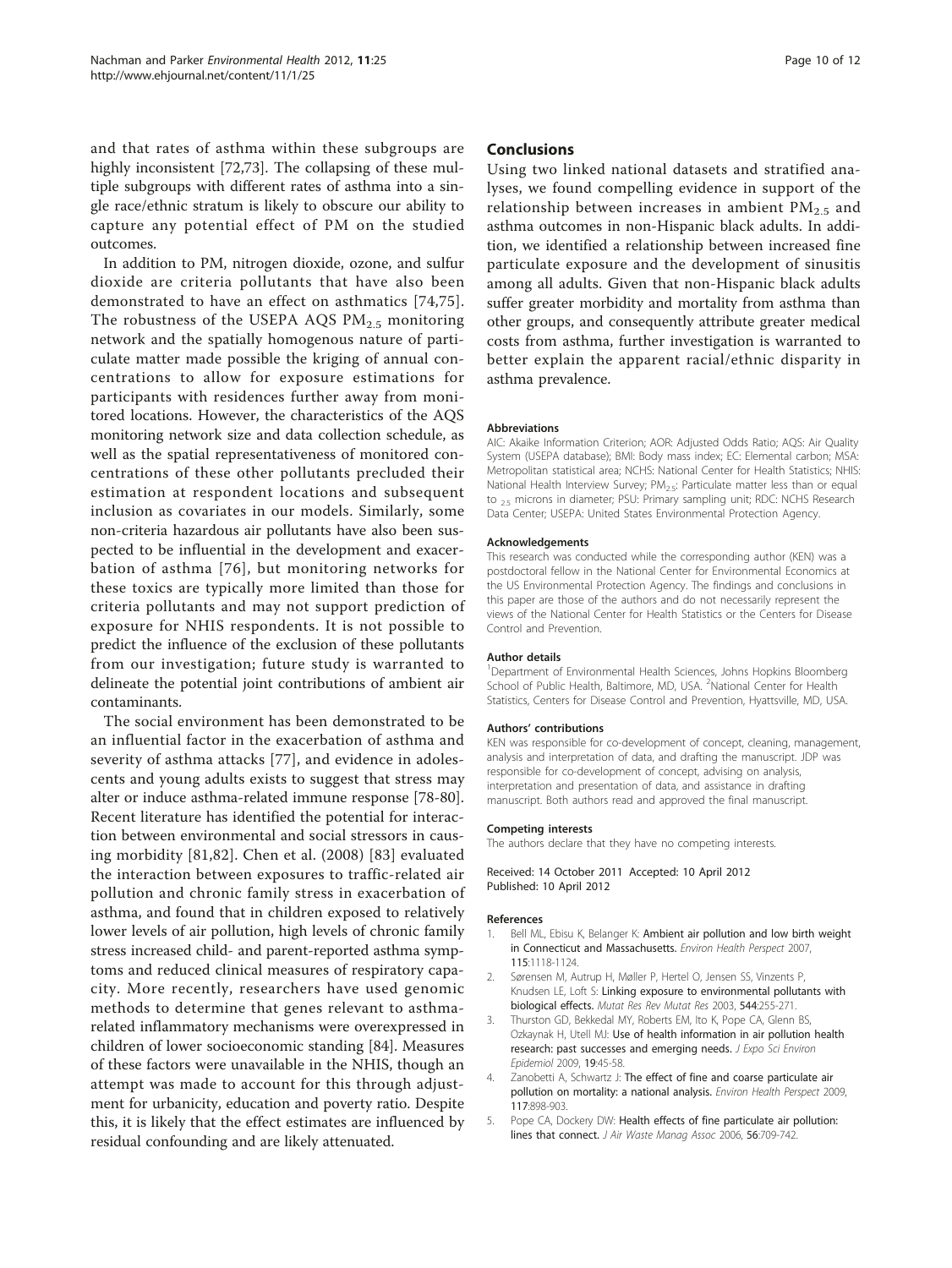- <span id="page-10-0"></span>6. Pope CA, Ezzati M, Dockery DW: [Fine-particulate air pollution and life](http://www.ncbi.nlm.nih.gov/pubmed/19164188?dopt=Abstract) [expectancy in the United States.](http://www.ncbi.nlm.nih.gov/pubmed/19164188?dopt=Abstract) N Engl J Med 2009, 360:376-386.
- 7. Woodruff TJ, Darrow LA, Parker JD: [Air pollution and postneonatal infant](http://www.ncbi.nlm.nih.gov/pubmed/18197308?dopt=Abstract) [mortality in the United States, 1999-2002.](http://www.ncbi.nlm.nih.gov/pubmed/18197308?dopt=Abstract) Environ Health Perspect 2008, 116:110-115.
- 8. Sun Q, Hong X, Wold LE: [Cardiovascular effects of ambient particulate air](http://www.ncbi.nlm.nih.gov/pubmed/20585020?dopt=Abstract) [pollution exposure.](http://www.ncbi.nlm.nih.gov/pubmed/20585020?dopt=Abstract) Circulation 2010, 121:2755-2765.
- 9. McConnell R, Berhane K, Gilliland F, London SJ, Vora H, Avol E, Gauderman WJ, Margolis HG, Lurmann F, Thomas DC, Peters JM: [Air](http://www.ncbi.nlm.nih.gov/pubmed/10464077?dopt=Abstract) [pollution and bronchitic symptoms in Southern California children with](http://www.ncbi.nlm.nih.gov/pubmed/10464077?dopt=Abstract) [asthma.](http://www.ncbi.nlm.nih.gov/pubmed/10464077?dopt=Abstract) Environ Health Perspect 1999, 107:757-760.
- 10. Gauderman WJ, Avol E, Gilliland F, Vora H, Thomas D, Berhane K, McConnell R, Kuenzli N, Lurmann F, Rappaport E, Margolis H, Bates D, Peters J: [The effect of Air pollution on lung development from 10 to 18](http://www.ncbi.nlm.nih.gov/pubmed/15356303?dopt=Abstract) [years of Age.](http://www.ncbi.nlm.nih.gov/pubmed/15356303?dopt=Abstract) New Engl J Med 2004, 351:1057-1067.
- 11. Dockery DW, Cunningham J, Damokosh AI, Neas LM, Spengler JD, Koutrakis P, Ware JH, Raizenne M, Speizer FE: [Health effects of acid](http://www.ncbi.nlm.nih.gov/pubmed/8743437?dopt=Abstract) [aerosols on North American children: respiratory symptoms.](http://www.ncbi.nlm.nih.gov/pubmed/8743437?dopt=Abstract) Environ Health Perspect 1996, 104:500-505.
- 12. Peters JM, Avol E, Navidi W, London SJ, Gauderman WJ, Lurmann F, Linn WS, Margolis H, Rappaport E, Gong H, Thomas DC: [A study of twelve](http://www.ncbi.nlm.nih.gov/pubmed/10051248?dopt=Abstract) [Southern California communities with differing levels and types of air](http://www.ncbi.nlm.nih.gov/pubmed/10051248?dopt=Abstract) [pollution. I. Prevalence of respiratory morbidity.](http://www.ncbi.nlm.nih.gov/pubmed/10051248?dopt=Abstract) Am J Respir Crit Care Med 1999, 159:760-767.
- 13. Raizenne M, Neas LM, Damokosh AI, Dockery DW, Spengler JD, Koutrakis P, Ware JH, Speizer FE: [Health effects of acid aerosols on North American](http://www.ncbi.nlm.nih.gov/pubmed/8743438?dopt=Abstract) [children: pulmonary function.](http://www.ncbi.nlm.nih.gov/pubmed/8743438?dopt=Abstract) Environ Health Perspect 1996, 104:506-514.
- 14. Schwartz J: [Particulate air pollution and chronic respiratory disease.](http://www.ncbi.nlm.nih.gov/pubmed/8325268?dopt=Abstract) Environ Res 1993, 62:7-13.
- 15. Chestnut LG, Schwartz J, Savitz DA, Burchfiel CM: [Pulmonary function and](http://www.ncbi.nlm.nih.gov/pubmed/2039267?dopt=Abstract) [ambient particulate matter: epidemiological evidence from NHANES I.](http://www.ncbi.nlm.nih.gov/pubmed/2039267?dopt=Abstract) Arch Environ Health 1991, 46:135-144.
- 16. Bennett CM, Simpson P, Raven J, Skoric B, Powell J, Wolfe R, Walters EH, Abramson MJ: Associations between ambient PM<sub>2.5</sub> concentrations and respiratory symptoms in Melbourne, 1998-2005. J Toxicol Environ Health 2007, 70:1613-1618.
- 17. Schwartz J: [Lung function and chronic exposure to air pollution: a cross](http://www.ncbi.nlm.nih.gov/pubmed/2583077?dopt=Abstract)[sectional analysis of NHANES II.](http://www.ncbi.nlm.nih.gov/pubmed/2583077?dopt=Abstract) Environ Res 1989, 50:309-321.
- 18. Pleis JR, Lucas JW: Summary health statistics for U.S. adults: National Health Interview Survey, 2007. Vital Health Stat 2009, 10:1-159.
- 19. Moorman JE, Rudd RA, Johnson CA, King M, Minor P, Bailey C, Scalia MR, Akinbami LJ: [National surveillance for asthma-United States, 1980-2004.](http://www.ncbi.nlm.nih.gov/pubmed/18075488?dopt=Abstract) MMWR Surveill Summ 2007, 56:1-54.
- 20. Bryant-Stephens T: [Asthma disparities in urban environments.](http://www.ncbi.nlm.nih.gov/pubmed/19501229?dopt=Abstract) J Allergy Clin Immunol 2009, 123:1199-1206.
- 21. Akinbami L: [The state of childhood asthma, United States, 1980-2005.](http://www.ncbi.nlm.nih.gov/pubmed/17180851?dopt=Abstract) Adv Data 2006, 381:1-24.
- 22. Gupta RS, Springston EE, Weiss KB: [Eliminating asthma disparities: is there](http://www.ncbi.nlm.nih.gov/pubmed/19077709?dopt=Abstract) [evidence of progress?](http://www.ncbi.nlm.nih.gov/pubmed/19077709?dopt=Abstract) Curr Opin Pulm Med 2009, 15:72-78.
- 23. Akinbami LJ, Moorman JE, Garbe PL, Sondik EJ: [Status of childhood](http://www.ncbi.nlm.nih.gov/pubmed/19221156?dopt=Abstract) [asthma in the United States, 1980-2007.](http://www.ncbi.nlm.nih.gov/pubmed/19221156?dopt=Abstract) Pediatrics 2009, 123:S131-145.
- 24. Getahun D, Demissie K, Rhoads GG: [Recent trends in asthma](http://www.ncbi.nlm.nih.gov/pubmed/16036412?dopt=Abstract) [hospitalization and mortality in the United States.](http://www.ncbi.nlm.nih.gov/pubmed/16036412?dopt=Abstract) J Asthma 2005 42:373-378.
- 25. Gupta RS, Carrion-Carire V, Weiss KB: [The widening black/white gap in](http://www.ncbi.nlm.nih.gov/pubmed/16461136?dopt=Abstract) [asthma hospitalizations and mortality.](http://www.ncbi.nlm.nih.gov/pubmed/16461136?dopt=Abstract) J Allergy Clin Immunol 2006, 117:351-358.
- 26. Hackbarth AD, Romley JA, Goldman DP: [Racial and ethnic disparities in](http://www.ncbi.nlm.nih.gov/pubmed/21893376?dopt=Abstract) [hospital care resulting from air pollution in excess of federal standards.](http://www.ncbi.nlm.nih.gov/pubmed/21893376?dopt=Abstract) Soc Sci Med 2011, 73:1163-1168.
- 27. Morello-Frosch R, Zuk M, Jerrett M, Shamasunder B, Kyle AD: Understanding the cumulative impacts of inequalities in environmental health: implications for policy. Heal Aff 2011, 30:879-887.
- 28. Woodruff TJ, Parker JD, Kyle AD, Schoendorf KC: [Disparities in exposure to](http://www.ncbi.nlm.nih.gov/pubmed/12782496?dopt=Abstract) [air pollution during pregnancy.](http://www.ncbi.nlm.nih.gov/pubmed/12782496?dopt=Abstract) Environ Health Perspect 2003, 111:942-946.
- 29. Morello-Frosch R, Lopez R: [The riskscape and the color line: examining](http://www.ncbi.nlm.nih.gov/pubmed/16828737?dopt=Abstract) [the role of segregation in environmental health disparities.](http://www.ncbi.nlm.nih.gov/pubmed/16828737?dopt=Abstract) Environ Res 2006, 102:181-196.
- 30. Daniels G, Friedman S: Spatial inequality and the distribution of industrial toxic releases: Evidence from the 1990 TRI. Soc Sci Q (University of Texas Press) 1999, 80:244.
- 31. Kramer MR, Hogue CR: [Is segregation Bad for your health?](http://www.ncbi.nlm.nih.gov/pubmed/19465747?dopt=Abstract) Epidemiologic Reviews 2009, 31:178-194.
- 32. Grineski SE, Staniswalis JG, Peng Y, Atkinson-Palombo C: Children'[s asthma](http://www.ncbi.nlm.nih.gov/pubmed/19944410?dopt=Abstract) [hospitalizations and relative risk due to nitrogen dioxide \(NO2\): Effect](http://www.ncbi.nlm.nih.gov/pubmed/19944410?dopt=Abstract) [modification by race, ethnicity, and insurance status.](http://www.ncbi.nlm.nih.gov/pubmed/19944410?dopt=Abstract) Environ Res 2010, 110:178-188.
- 33. McGeehin MA: [National environmental public health tracking program:](http://www.ncbi.nlm.nih.gov/pubmed/18849769?dopt=Abstract) [providing data for sound public health decisions.](http://www.ncbi.nlm.nih.gov/pubmed/18849769?dopt=Abstract) J Public Health Manag Pract 2008, 14:505-506.
- 34. Environmental Public Health Tracking Team: America's Environmental Health Gap: Why the Country Needs a Nationwide Health Tracking Network. Baltimore, MD: Johns Hopkins School of Hygiene and Public Health; 2000.
- Ozkaynak H, Glenn B, Qualters JR, Strosnider H, McGeehin MA, Zenick H: [Summary and findings of the EPA and CDC symposium on air pollution](http://www.ncbi.nlm.nih.gov/pubmed/18560447?dopt=Abstract) [exposure and health.](http://www.ncbi.nlm.nih.gov/pubmed/18560447?dopt=Abstract) J Expo Sci Environ Epidemiol 2009, 19:19-29.
- 36. Slama R, Darrow L, Parker J, Woodruff TJ, Strickland M, Nieuwenhuijsen M, Glinianaia S, Hoggatt KJ, Kannan S, Hurley F, Kalinka J, Sram R, Brauer M, Wilhelm M, Heinrich J, Ritz B: [Meeting report: atmospheric pollution and](http://www.ncbi.nlm.nih.gov/pubmed/18560536?dopt=Abstract) [human reproduction.](http://www.ncbi.nlm.nih.gov/pubmed/18560536?dopt=Abstract) Environ Health Perspect 2008, 116:791-798.
- 37. Basu R, Woodruff TJ, Parker JD, Saulnier L, Schoendorf KC: [Comparing](http://www.ncbi.nlm.nih.gov/pubmed/15361898?dopt=Abstract) exposure metrics in the relationship between  $PM<sub>2.5</sub>$  [and birth weight in](http://www.ncbi.nlm.nih.gov/pubmed/15361898?dopt=Abstract) [California.](http://www.ncbi.nlm.nih.gov/pubmed/15361898?dopt=Abstract) J Expo Anal Environ Epidemiol 2004, 14:391-396.
- 38. Ostro BD, Rothschild S: [Air pollution and acute respiratory morbidity: an](http://www.ncbi.nlm.nih.gov/pubmed/2583069?dopt=Abstract) [observational study of multiple pollutants.](http://www.ncbi.nlm.nih.gov/pubmed/2583069?dopt=Abstract) Environ Res 1989, 50:238-247.
- 39. Parker JD, Kravets N, Woodruff TJ: Linkage of the National Health Interview Survey to air quality data. Vital Health Stat 2008, 145:1-24.
- 40. Kravets N, Parker JD: Linkage of the Third National Health and Nutrition Examination Survey to Air Quality Data. Vital Health Stat 2008, 149:1-24.
- 41. Schwartz J: [Air pollution and blood markers of cardiovascular risk.](http://www.ncbi.nlm.nih.gov/pubmed/11427390?dopt=Abstract) Environ Health Perspect 2001, 109(Suppl 3):405-409.
- 42. Ostro BD: [Air pollution and morbidity: a sensitivity analysis of alternative](http://www.ncbi.nlm.nih.gov/pubmed/6335603?dopt=Abstract) [monitors, pollutants, and averaging times.](http://www.ncbi.nlm.nih.gov/pubmed/6335603?dopt=Abstract) Sci Total Environ 1984, 39:111-124.
- 43. Ostro BD: [Estimating the risks of smoking, air pollution, and passive](http://www.ncbi.nlm.nih.gov/pubmed/2762605?dopt=Abstract) [smoke on acute respiratory conditions.](http://www.ncbi.nlm.nih.gov/pubmed/2762605?dopt=Abstract) Risk Anal 1989, 9:189-196.
- 44. Henshaw SL, Curriero FC, Shields TM, Glass GE, Strickland PT, Breysse PN: [Geostatistics and GIS: tools for characterizing environmental](http://www.ncbi.nlm.nih.gov/pubmed/15366239?dopt=Abstract) [contamination.](http://www.ncbi.nlm.nih.gov/pubmed/15366239?dopt=Abstract) J Med Syst 2004, 28:335-348.
- 45. AirData | US EPA. [<http://www.epa.gov/airdata/>].
- 46. Ribeiro P Jr, Diggle P: geo{R}: a package for geostatistical analysis. R-NEWS 2001, 1/2:15-18.
- 47. R Development Core Team: R: A language and environment for statistical computing. Vienna, Austria: R Foundation for Statistical Computing;, 2.6.2 2008.
- 48. Botman SL: Design and estimation for the National Health Interview Survey, 1995-2004. Hyattsville, Md: Public Health Service, Centers for Disease Control and Prevention, National Center for Health Statistics 2000.
- 49. NHIS Survey Description. [\[ftp://ftp.cdc.gov/pub/Health\\_Statistics/NCHS/](ftp://ftp.cdc.gov/pub/Health_Statistics/NCHS/Dataset_Documentation/NHIS/2005/srvydesc.pdf) [Dataset\\_Documentation/NHIS/2005/srvydesc.pdf](ftp://ftp.cdc.gov/pub/Health_Statistics/NCHS/Dataset_Documentation/NHIS/2005/srvydesc.pdf)].
- 50. NCHS Urban-rural Classification Scheme for Counties. 2006 [[http://www.](http://www.cdc.gov/nchs/data_access/urban_rural.htm) [cdc.gov/nchs/data\\_access/urban\\_rural.htm\]](http://www.cdc.gov/nchs/data_access/urban_rural.htm).
- 51. Schenker N, Raghunathan T, Chiu P-L, Makuc D, Zhang G, Cohen A: Multiple imputation of family income and personal earnings in the National Health Interview Survey: methods and examples. Hyattsville, MD: Centers for Disease Control and Prevention, National Center for Health Statistics 2005.
- 52. Hueglin C, Gehrig R, Baltensperger U, Gysel M, Monn C, Vonmont H: Chemical characterisation of PM2.5, PM10 and coarse particles at urban, near-city and rural sites in Switzerland. Atmos Environ 2005, 39:637-651.
- 53. Rodríguez S, Querol X, Alastuey A, Viana M-M, Alarcón M, Mantilla E, Ruiz CR: [Comparative PM10-PM2.5 source contribution study at rural,](http://www.ncbi.nlm.nih.gov/pubmed/15207576?dopt=Abstract) [urban and industrial sites during PM episodes in Eastern Spain.](http://www.ncbi.nlm.nih.gov/pubmed/15207576?dopt=Abstract) Sci Total Environ 2004, 328:95-113.
- Tanner RL, Parkhurst WJ, Valente ML, David Phillips W: Regional composition of PM2.5 aerosols measured at urban, rural and "background" sites in the Tennessee valley. Atmos Environ 2004, 38:3143-3153.
- 55. Schenker N, Raghunathan TE, Chiu P-L, Makuc DM, Zhang G, Cohen AJ: Multiple imputation of missing income data in the national health interview survey. J Am Stat Assoc 2006, 101:924-933.